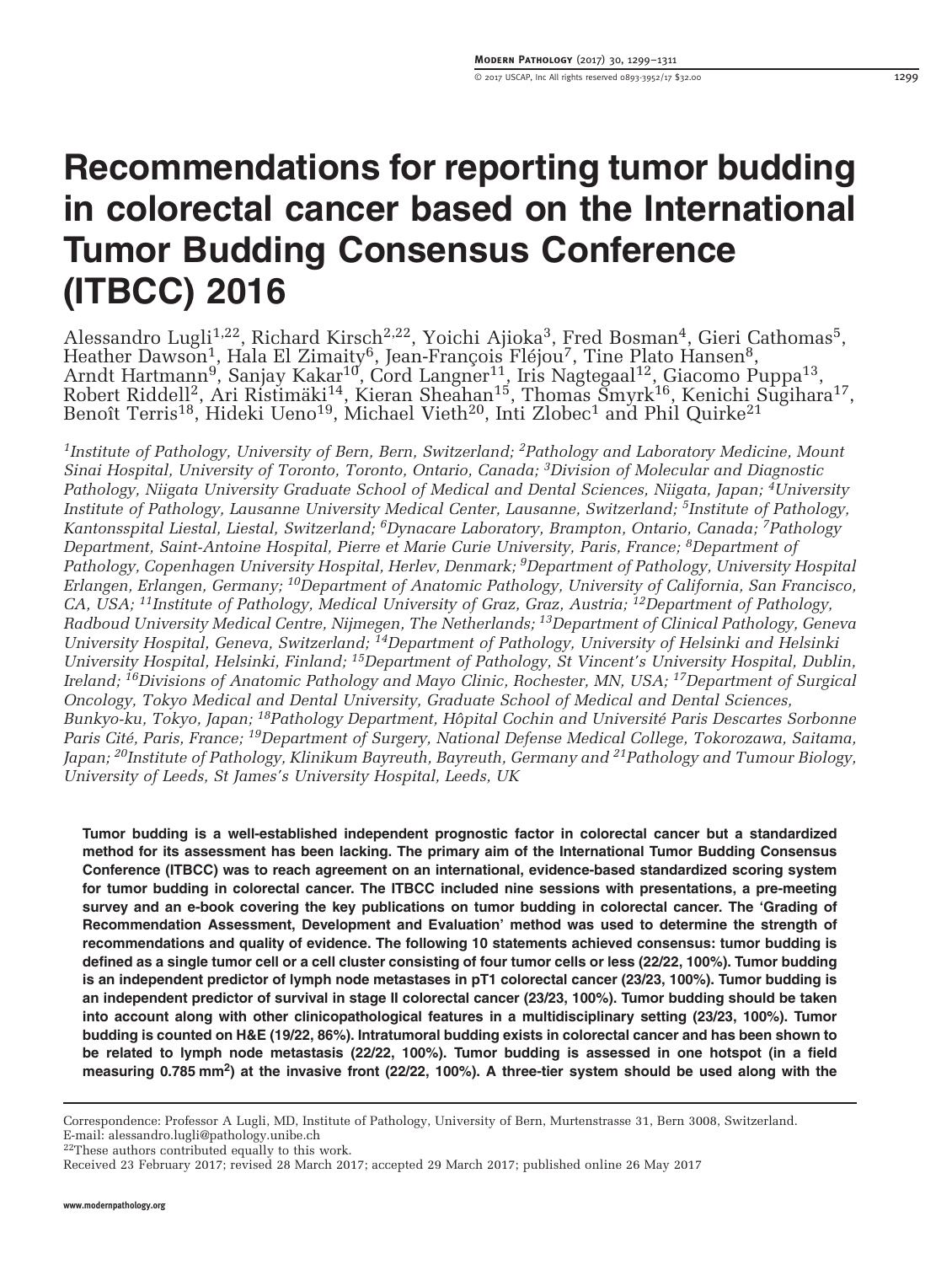1300 A Lugli et al

budding count in order to facilitate risk stratification in colorectal cancer (23/23, 100%). Tumor budding and tumor grade are not the same (23/23, 100%). Tumor budding should be included in guidelines/protocols for colorectal cancer reporting (23/23, 100%). Members of the ITBCC were able to reach strong consensus on a single international, evidence-based method for tumor budding assessment and reporting. It is proposed that this method be incorporated into colorectal cancer guidelines/protocols and staging systems.

Modern Pathology (2017) 30, 1299–1311; doi[:10.1038/modpathol.2017.46;](http://dx.doi.org/10.1038/modpathol.2017.46) published online 26 May 2017

The TNM classification system remains the gold standard for stratification of colorectal cancer patients into prognostic subgroups. Nevertheless, heterogeneity in survival within the same tumor stages points to the need for additional prognostic biomarkers. Tumor budding is defined as single cells or clusters of up to four cells at the invasive margin of colorectal cancer[1](#page-9-0) and can be stratified into peritumoral budding (PTB, tumor buds at the tumor front) and intratumoral budding (ITB, tumor buds in the tumor center).<sup>2</sup> PTB can only be assessed in endoscopic or surgical resection specimens, whereas ITB can be assessed in both colorectal cancer biopsies and resection specimens. Both ITB and PTB are morphologic manifestations of epithelial– mesenchymal transition (EMT). A ZEB1, SNAIL1, TWIST1-positive microenvironment is conductive to the tumor budding phenotype.[3](#page-9-0) In addition, tumor buds show loss of the adhesion molecule E-cadherin and express markers of an activated wnt signaling pathway such as nuclear beta-catenin and  $\text{APC}.^{4,5}$  $\text{APC}.^{4,5}$  $\text{APC}.^{4,5}$ Furthermore, tumor buds express matrix metalloproteinases, cyclin D1, VEGF and p16, but do not show increased proliferation as determined by MIB1. $4,6-9$ Also of interest is that tumor buds may express stem cell markers, such as EpCAM and ABGC5.[10](#page-9-0) The presence of ABCG5 in buds was associated with a worse prognosis in node-negative colorectal cancer patients.[10](#page-9-0)

Tumor budding is an independent adverse prognostic factor in colorectal cancer.11–[15](#page-9-0) It is also associated with a higher TNM stage, high tumor grade, the presence of lymphovascular invasion and consequently with lymph node and distant metastases.[11](#page-9-0)–<sup>15</sup> In colorectal cancer, tumor budding can potentially be applied as an additional quantitative prognostic factor to facilitate the management of colorectal cancer patients in three clinical scenarios. First, in endoscopically resected pT1 colorectal cancer, tumor budding is associated with an increased risk of lymph node metastases. Therefore, patients with budding may benefit from surgical resection.[16](#page-9-0)–<sup>18</sup> Second, in stage II colorectal cancer, the presence of tumor budding is an indicator of shorter disease-free survival compared with stage II colorectal cancer with low-grade budding, or no budding. Therefore, stage II colorectal cancer patients with high-grade tumor budding may be considered for adjuvant therapy.[13,14,](#page-9-0)[18,19](#page-10-0) Third, ITB assessed in pre-operative biopsies could help select

patients who may qualify for neo-adjuvant therapy and could potentially predict tumor regression.[20](#page-10-0)–<sup>22</sup>

One of the main reasons that tumor budding is not routinely reported is the lack of a standardized scoring system that is simple and reproducible.<sup>[11,12](#page-9-0)</sup> The selection of the tumor slide, the location of counting, the applied stain (H&E vs immunohistochemistry) and the scoring system (cut-off vs continuous scale) are practical points that need to be clarified and then validated in multiple studies. Nevertheless, tumor budding seems to be a robust biomarker, which retains its prognostic value independently of selected scoring systems used in different studies. $11-15$  $11-15$  The primary objective of the International Tumor Budding Consensus Conference (ITBCC), which took place in Bern in April 2016, was to reach agreement on an evidence-based, standardized scoring system for tumor budding to be used in international colorectal cancer guidelines and routine practice.

## Materials and methods

#### Consensus Process

The ITBCC was initiated by members of the ITBCC steering committee at the annual meeting of the United States and Canadian Academy of Pathology (USCAP) in March 2015 in Boston. The ITBCC was held in 27– 29 April 2016 in the Kursaal, Bern, Switzerland, and included participants from 11 countries. The primary objective was to determine whether consensus could be reached on a standardized scoring method for assessing tumor budding. The ITBCC included nine sessions with presentations, a pre-meeting survey and an e-book covering the most important publications on tumor budding in colorectal cancer.

### Steering Committee and Participants

Twenty-five participants (22 gastrointestinal pathologists, 2 surgeons and 1 translational researcher) from the United States, Canada, Japan and Europe with expertise in tumor budding were invited to attend the face-to-face meeting in 28–29 April 2016. Two participants could not attend the meeting, but participated in the pre-meeting survey. The steering committee, composed of six participants (AL, RK, RR, HD, GC and IZ), organized the meeting in Bern and prepared the pre-meeting survey and the e-book in collaboration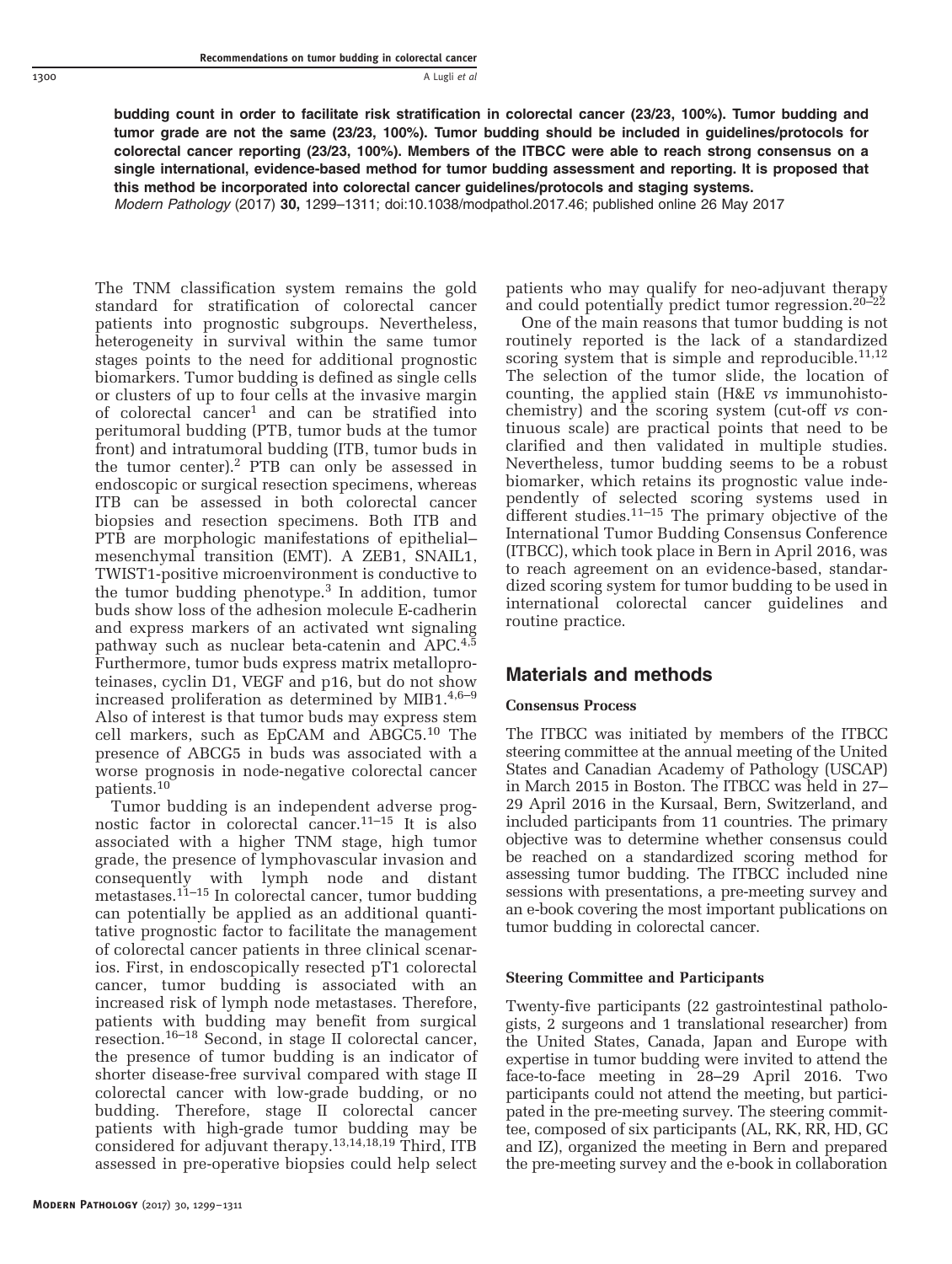#### Recommendations on tumor budding in colorectal cancer

A Lugli et al 1301

#### Table 1 Pre-meeting survey

| Question                                                                                                                                                                                                                                                              | Answer                                                                                                                                                                                                                                                                                                                                                                                                                                                                            |
|-----------------------------------------------------------------------------------------------------------------------------------------------------------------------------------------------------------------------------------------------------------------------|-----------------------------------------------------------------------------------------------------------------------------------------------------------------------------------------------------------------------------------------------------------------------------------------------------------------------------------------------------------------------------------------------------------------------------------------------------------------------------------|
| 1. In which of the following clinical scenarios in colorectal cancer<br>should tumor budding be reported? Select all that apply                                                                                                                                       | a) PT1 colorectal cancers $(24/24, 100\%)$<br>b) Stage II colorectal cancer resection specimen $(23/24, 96\%)$<br>c) All colorectal cancer resection specimens $(13/24, 54\%)$<br>d) Pre-operative biopsies $(13/24, 54\%)$                                                                                                                                                                                                                                                       |
| 2: Regarding stains used to assess tumor budding, which of the<br>following best describes your practice? Please select one answer                                                                                                                                    | e) All colorectal cancer stages and specimens (8/24, 33%)<br>a) Assessed on H&E sections only $(10/24, 42\%)$<br>b) Assessed on H&E with IHC limited to confirming challenging or<br>suspicious cases $(10/24, 42\%)$                                                                                                                                                                                                                                                             |
| 3: Which criteria do you use in practice to define ('high grade') tumor<br>budding? Please select only one answer                                                                                                                                                     | c) Assessed on IHC only $(4/24, 17%)$<br>d) Other please specify $(0/24, 0\%)$<br>a) $\geq$ 10 buds in a single field (20x objective) on H&E (10/24, 42%)<br>b) $\geq$ 5 buds in a single field (20x objective) on H&E (3/24, 13%)<br>c) '10 HPF method' using IHC ( $\geq$ 10 HPF, 40x objective) (0/24, 0%)<br>d) No cut-off used (prefer continuous scale, reporting buds/HPF) (4/24,                                                                                          |
| 4: Regarding the assessment of tumor budding, select only one answer                                                                                                                                                                                                  | $17\%$ )<br>e) Other (Wang method, Japanese classification of colon and rectum<br>cancer) (7/24, 29%)<br>a) Limited to the invasive front $(11/24, 46\%)$<br>b) Focused on, but not limited to, the invasive front $(10/24, 42\%)$                                                                                                                                                                                                                                                |
| 5: Please indicate your level of agreement/disagreement with the<br>following statement: 'the field size for tumor budding should be<br>based on area (measured in mm <sup>2</sup> ) rather than the objective lens used<br>(eg, 20x)'. Please select only one answer | c) Neither focused on nor limited to the invasive front $(3/24, 13\%)$<br>a) Strongly disagree $(0/24, 0\%)$<br>b) Disagree $(3/24, 13\%)$<br>c) Neutral or uncertain $(4/24, 17%)$<br>d) Agree $(9/24, 38\%)$                                                                                                                                                                                                                                                                    |
| 6: Please indicate your level of agreement/disagreement with the<br>following statement: 'if universally accepted criteria were available,<br>tumor budding should be a mandatory reportable data element.' Please<br>select only one answer                          | e) Strongly agree $(8/24, 33\%)$<br>a) Strongly disagree $(0/24, 0\%)$<br>b) Disagree $(2/24, 8\%)$<br>c) Neutral or uncertain $(3/24, 13\%)$<br>d) Agree $(7/24, 29%)$                                                                                                                                                                                                                                                                                                           |
| 7: Regarding tumor budding in pT1 colorectal cancers, which best<br>describes the practice of clinical colleagues at your institution? Please<br>select only one answer                                                                                               | e) Strongly agree $(12/24, 50\%)$<br>a) NOT taken into account by clinical colleagues in the management of<br>$pT1$ colorectal cancers $(5/24, 21\%)$<br>b) Taken into account by SOME clinical colleagues in the management<br>of pT1 colorectal cancers (9/24, 28%)<br>c) Taken into account by MOST clinical colleagues in the management                                                                                                                                      |
| 8: Regarding tumor budding in stage II colorectal cancer, which best<br>describes the oncologists at your institution? Please select only one<br>answer                                                                                                               | of pT1 colorectal cancers $(6/24, 25%)$<br>d) Taken into account by ALL clinical colleagues in the management of<br>pT1 colorectal cancers $(4/24, 17\%)$<br>a) Not aware of the prognostic importance $(4/24, 17\%)$ ,<br>b) Somewhat aware of the prognostic importance $(10/24, 42\%)$<br>c) Highly aware of the prognostic importance but not currently<br>considered in the decision to offer adjuvant chemotherapy in high-risk<br>stage II colorectal cancer $(7/24, 29%)$ |

cancer (3/24, 13%)

with two chairmen (FB and PQ). All 25 participants were voting members and differences in vote numbers are due to participants who were not able to attend the meeting or could only attend on 1 day.

#### Pre-Meeting Survey

The nine-question pre-meeting survey was sent to all the participants before the meeting and results were presented during the sessions (summarized in Table 1).

#### **Sessions**

Based on the results of the pre-meeting survey, the ITBCC was organized in nine sessions, with preliminary statements serving as a starting point for discussions (see below):

• Session 1: definitions of tumor budding.

d) Highly aware of the prognostic importance and considered in the decision to offer adjuvant chemotherapy in high-risk stage II colorectal

- $\circ$  Statement 1: tumor budding is defined as a single cell or a cell cluster.
- $\circ$  Statement 2: tumor budding is different from poorly differentiated clusters.
- Session 2: clinical scenarios and tumor budding.
	- $\circ$  Statement 1: tumor budding is an independent predictor of lymph node metastases in pT1 colorectal cancers.
	- $\circ$  Statement 2: tumor budding is an independent predictor of survival in stage II colorectal cancer.
	- $\circ$  Statement 3: tumor budding is an adverse prognostic factor in pre-operative biopsies of colorectal cancer.
- Session 3: H&E and immunohistochemistry for the tumor budding score.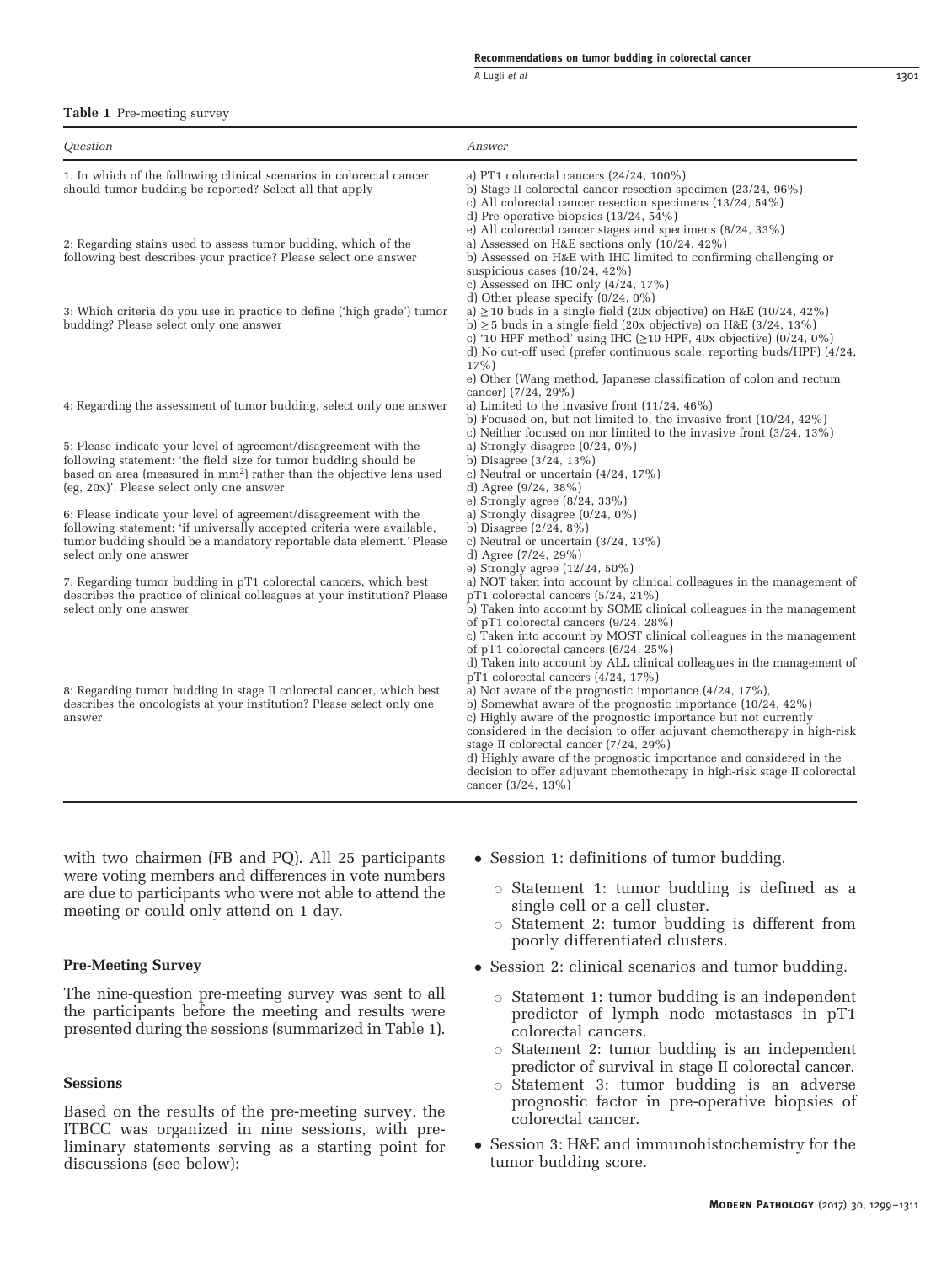- $\circ$  Statement 1: tumor budding is assessed on H&E provided there are no features that limit its assessment (eg, peritumoral inflammation, glandular fragmentation).
- $\circ$  Statement 2: immunohistochemistry, as optimal visualization tool, is applied in cases where H&E assessment is limited.
- $\circ$  Statement 3: on immunohistochemical stained slides, digital software provides an objective budding count.
- Session 4: intratumoral and peritumoral budding.
	- $\circ$  Statement 1: ITB is applied on pre-operative biopsies.
	- $\circ$  Statement 2: the prognostic impact of tumor budding is independent of its location (ie, ITB vs PTB).
	- $\circ$  Statement 3: all tumor buds (ie, ITB+PTB) are counted in pT1 colorectal cancers and stage II colorectal cancers).
- Session 5: field number and size for the tumor budding score.
	- $\circ$  Statement 1: tumor budding assessment in preoperative biopsies and pT1 colorectal cancers is performed using the 'hotspot' approach.
	- $\circ$  Statement 2: in surgical resection specimens, the 'hotspot' and 10 HPF methods are similar in terms of prognostic information (despite superior reproducibility of the 10 HPF method) and are both used.
	- $\circ$  Statement 3: the field size definition is independent of the microscope type used.
- Session 6: cut-offs and continuous scale for the tumor budding score.
	- $\circ$  Statement 1: a cut-off for high-grade tumor budding is used in order to facilitate meaningful risk stratification in colorectal cancer.
	- $\circ$  Statement 2: upon specific request by the responsible clinician a continuous scale for tumor budding score (which allows more precise risk assessment) is provided.
	- $\circ$  Statement 3: the chosen method is sufficiently reproducible.
- Session 7: reporting tumor budding.
	- o Statement 1: tumor budding should be a standard element in guidelines/protocols for colorectal cancer reporting.
	- $\circ$  Statement 2: tumor budding should included in the next TNM classification as an additional prognostic factor equal to L, V or Pn stage.
	- $\circ$  Statement 3: tumor budding should not be taken into account in the assessment of tumor grade.
- Session 8 and 9: proceedings, conclusions and further studies.

## Sources

A systematic literature search in PubMed for tumor budding in colorectal cancer was performed. An e-book including 38 key publications relevant to specific sessions was circulated to all participants ahead of the meeting: session 1: definitions of tumor<br>budding;<sup>14,18,23–30</sup> session 2: clinical scenarios  $s$ ession 2: clinical scenarios and tumor budding;  $2,17-22,31-40$  $2,17-22,31-40$  $2,17-22,31-40$  $2,17-22,31-40$  $2,17-22,31-40$  session 3: H&E and immunohistochemistry for the tumor budding score:<sup>11-13,41-[46](#page-10-0)</sup> session 4: intratumoral and peritu-moral budding;<sup>[2,](#page-9-0)[20,21,47](#page-10-0)</sup> session 5: field number and size for the tumor budding  $score^{(11,13,18,44-46,48,49)}$  $score^{(11,13,18,44-46,48,49)}$  $score^{(11,13,18,44-46,48,49)}$  $score^{(11,13,18,44-46,48,49)}$  $score^{(11,13,18,44-46,48,49)}$  $score^{(11,13,18,44-46,48,49)}$ session 6: cut-offs and continuous scale for the tumor budding  $score;^{22}$  session 7: reporting tumor budding.<sup>11,12[,18,44](#page-10-0)–46,[49](#page-10-0)</sup>

## Grading of Recommendations Assessment, Development and Evaluation (GRADE)

The quality of evidence and the strength of recommendations were based on the GRADE system:50–[58](#page-10-0) level of evidence:

- High: further research is very unlikely to change our confidence in the estimate of effect.
- Moderate: further research is likely to have an important impact on our confidence in the estimate of effect and may change the estimate.
- Low: further research is very likely to have an important impact on our confidence in the estimate of effect and is likely to change the estimate.
- Very low: any estimate of effect is very uncertain. Strength of recommendation:
	- Strong: for intervention: desirable effects outweigh undesirable effects; against intervention: undesirable effects outweigh desirable effects.
	- Weak: for intervention: desirable effects probably outweigh undesirable effects; against intervention: undesirable effects probably outweigh desirable effects.

# Results and Discussion

## Recommendations

Statement 1: tumor budding is defined as a single tumor cell or a cell cluster of up to 4 tumor cells. GRADE: strong recommendation, vote: 22/22 (100%), quality of evidence: high. Evidence and decision: most outcome data are based on studies defining tumor budding as single tumor cells or clusters of up to four tumor cells, although a cut-off of five cells has also been used. $1,5$  The prognostic power of tumor budding is not affected by the number of cells that defines a cluster.[11,](#page-9-0)13–[15,](#page-9-0)[18](#page-10-0) As four tumor cells is the most widely used cut-off for tumor budding, and as this cut-off distinguishes tumor budding from the novel histopathological parameter 'poorly differentiated cluster (PDC)', which is defined as five or more cells,  $27,59$  $27,59$  the ITBCC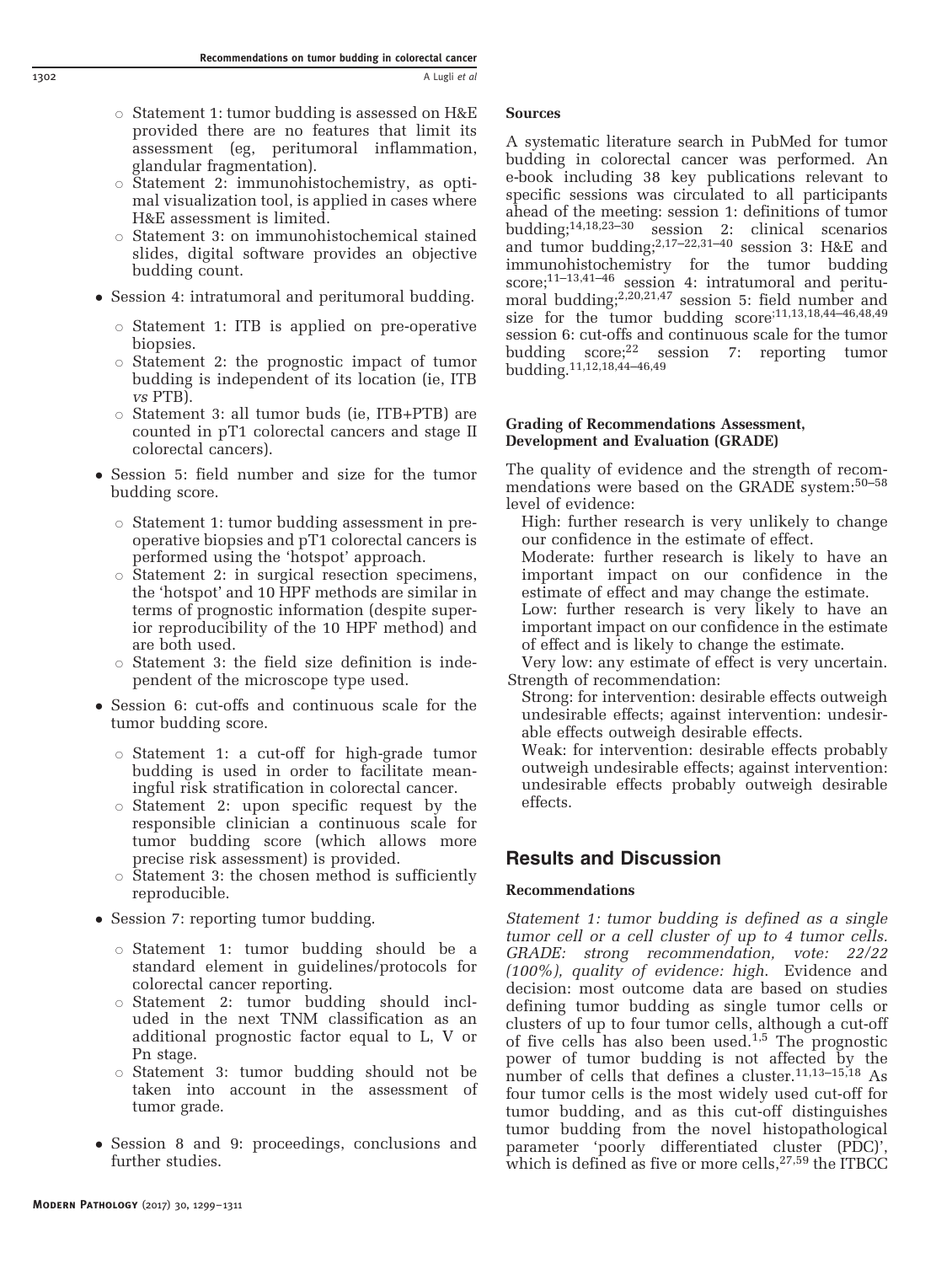group agreed on a cut-off of up to four cells to define tumor budding (Figure 1).

Statement 2: tumor budding is an independent predictor of lymph node metastasis in pT1 colorectal cancer. GRADE: strong recommendation, vote: 23/23 (100%), quality of evidence: high. Evidence and decision: in pT1 colorectal cancer, there is need for reliable predictors of local lymph node metastasis as their presence may help select candidates for radical surgery following endoscopic resection. Numerous studies, as well as four meta-analyses, have shown tumor budding to be a strong and independent predictor of local lymph node metastases in pT1 colorectal cancer.<sup>15–[17,](#page-9-0)31–[33,](#page-10-0)60–[68](#page-11-0)</sup> The ITBCC group therefore strongly recommends the reporting of tumor budding in pT1 colorectal cancer along with other histopathologic predictors of lymph node metastasis, such as poor differentiation, lymphovascular invasion and depth/level of submucosal invasion.[16](#page-9-0)–<sup>18</sup>

Statement 3: tumor budding is an independent predictor of survival in stage II colorectal cancer. GRADE: strong recommendation, vote: 23/23 (100%), quality of evidence: high. Evidence and decision: the UICC/AJCC TNM staging system remains the gold standard for prognostication in colorectal cancer and strongly influences adjuvant therapy decisions. Patients with stage III colorectal cancer are generally offered adjuvant chemotherapy, whereas those with stage II are not unless other highrisk features are present (ie, tumor perforation, lymphovascular invasion, serosal involvement (pT4a), poor tumor differentiation in microsatellite stable tumors, close/indeterminate/positive margins, perineural invasion and low lymph node yield).

However, some stage II colorectal cancer patients show worse survival than stage III colorectal cancer patients who receive adjuvant chemotherapy.69–[71](#page-11-0) Numerous studies and meta-analysis have shown tumor budding to be an independent predictor of recurrence and survival in stage II colorectal cancer,[11](#page-9-0),[12,](#page-9-0)[35](#page-10-0),37–[39,43,48,49](#page-10-0) with outcomes similar to stage III colorectal cancer.[39,](#page-10-0)[72,73](#page-11-0) Based on these data, the ITBCC group strongly recommends that tumor budding be included among the high-risk factors reported in stage II colorectal cancer.

Statement 4: tumor budding should be taken into account along with other clinicopathological factors in a multidisciplinary setting. GRADE: strong recommendation, vote: 23/23 (100%), quality of evidence: high. Evidence and decision: in addition to the TNM classification, prognostic factors such as tumor grade (G), histological subtype, vascular invasion (V), perineural invasion (Pn) and margin status are routinely reported, in accordance with current guidelines and protocols. $69-71$  $69-71$  Molecular biomarkers include microsatellite, KRAS mutation and BRAF mutation status.[74](#page-11-0) Based on available evidence, the ITBCC group considers the prognostic value of tumor budding to be at least equivalent to that of V, G and Pn status, and therefore recommends that tumor budding (Bd) should be taken in to account along with these and other clinicopathologic factors in the risk assessment of colorectal cancer.

Statement 5: tumor budding is counted on H&E. GRADE: strong recommendation, vote: 19/22 (86%), quality of evidence: moderate. Evidence and decision: outcome data for tumor budding are largely based on studies using H&E assessment. Relatively few studies have evaluated tumor budding by



Figure 1 Example of tumor budding (a) that is defined as single tumor cells or tumor cell clusters at up to four cells. Example of poorly differentiated clusters (b) that are defined as five tumor cells or more.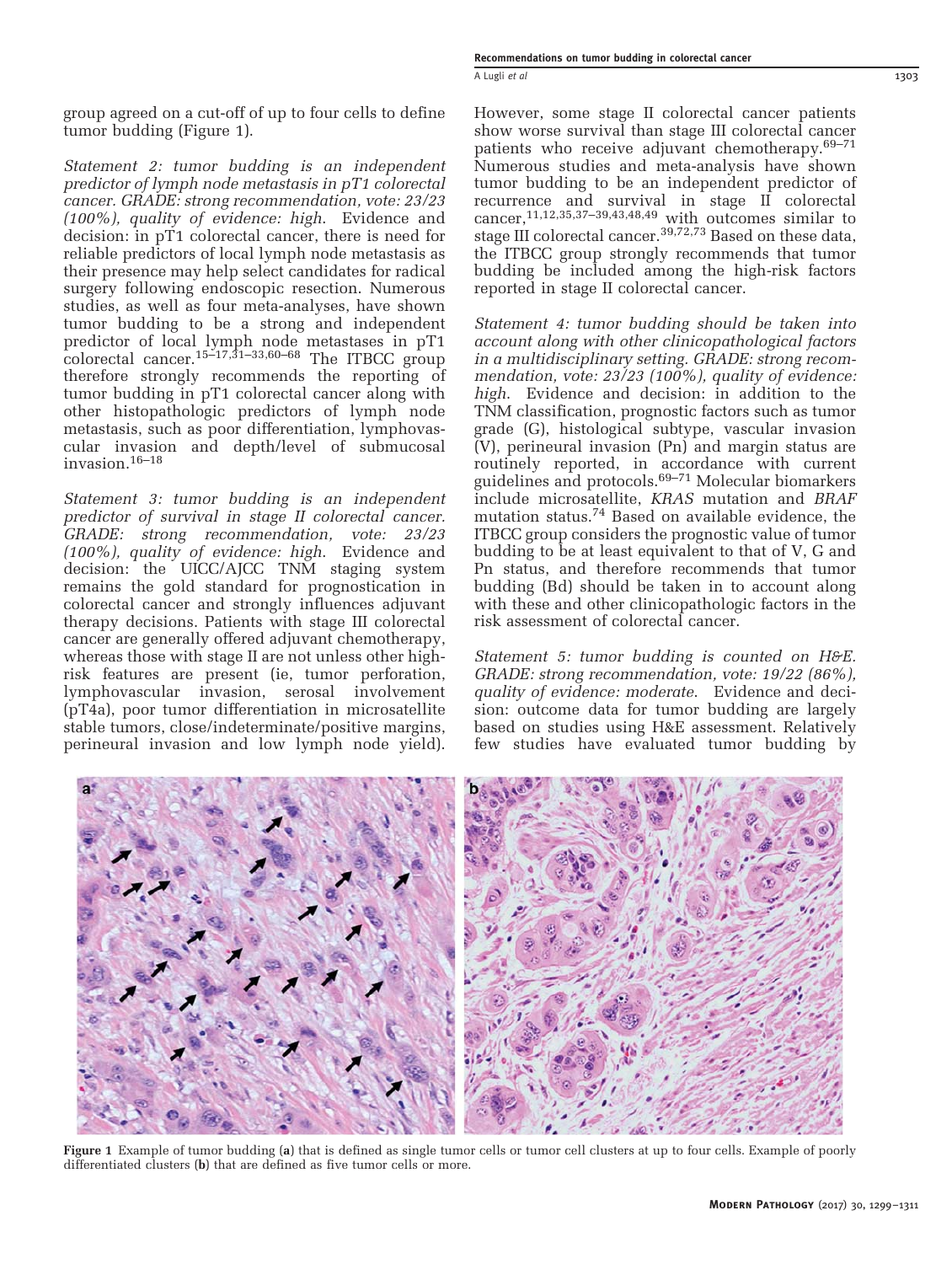immunohistochemistry (IHC).[13,14](#page-9-0)[,18,45,](#page-10-0)[75](#page-11-0) Metaanalyses suggest that the prognostic power of tumor budding assessed on H&E and IHC do not differ materially.[11,13](#page-9-0)–15[,18](#page-10-0) Some studies have found IHC to be superior to H&E with regard to reproducibility and inter-observer agreement,<sup>[14,](#page-9-0)[18,45](#page-10-0)</sup> while others have not.<sup>[41,48](#page-10-0)</sup> The ITBCC group recommends that tumor budding should be evaluated on H&E, as the vast majority outcome data are based on H&E assessment (particularly in pT1 colorectal cancer). In addition, the cost-effectiveness of H&E allows tumor budding to be assessed worldwide. This recommendation may change as more data on IHC assessment become available. It should be noted that tumor buds may be obscured by a peritumoral inflammatory infiltrate, making their identification difficult on H&E. In addition, tumor buds may, on occasion, be difficult to distinguish from reactive stromal cells. In such scenarios, pankeratin IHC allows for better visualization of tumor buds, although it may also stain apoptotic bodies and cellular debris, which should not be counted as buds. Although the final tumor bud count is performed on H&E, IHC can be helpful in challenging cases (ie, glandular fragmentation, strong peritumoral inflammation) to confirm that the cells being counted are indeed tumor buds.

Statement 6: ITB in colorectal cancer has been shown to be related to lymph node metastasis. GRADE: strong recommendation, vote: 22/22 (100%), quality of evidence: low. Evidence and decision: in contrast to conventional or so-called 'peritumoral budding' (PTB), which is seen at the invasive front, ITB refers to budding within the main tumor body. Although the terms ITB and PTB were introduced in  $2011$  $2011$ ,<sup>2</sup> ITB was first reported in 1989 in a series in rectal cancer biopsies and found to be associated with lymph node metastases.<sup>[23](#page-10-0)</sup> More recently, ITB in pre-operative biopsies has been shown to correlate with high-grade PTB, lymph node

| <b>Objective magnification: 20</b>  |                        |                         |  |  |
|-------------------------------------|------------------------|-------------------------|--|--|
| <b>Eyepiece FN</b><br>Diameter (mm) | Specimen Area<br>(mm2) | Normalization<br>Factor |  |  |
| 18                                  | 0.636                  | 0.810                   |  |  |
| 19                                  | 0.709                  | 0.903                   |  |  |
| 20                                  | 0.785                  | 1.000                   |  |  |
| 21                                  | 0.866                  | 1.103                   |  |  |
| 22                                  | 0.950                  | 1.210                   |  |  |
| 23                                  | 1.039                  | 1.323                   |  |  |
| 24                                  | 1.131                  | 1.440                   |  |  |
| 25                                  | 1.227                  | 1.563                   |  |  |
| 26                                  | 1.327                  | 1.690                   |  |  |

metastases and tumor regression grade in the corresponding colorectal cancer resection specimens.20–[22](#page-10-0) Although ITB may prove to be a promising biomarker in the pre-operative management of colorectal cancer patients, there is insufficient evidence to support its routine reporting at this time. The ITBCC group therefore recommends further research in this area before reporting of ITB is implemented in routine practice.

Statement 7: tumor budding is assessed in one hotspot (in a field measuring  $0.785$  mm<sup>2</sup>) at the invasive front. GRADE: strong recommendation, vote: 22/22 (100%), quality of evidence: moderate. Evidence and decision: standardization is crucial for the implementation of any biomarker in clinical practice. Several different scoring systems for tumor budding are currently in use as highlighted by recent reviews, meta-analyses and the ITBCC pre-meeting survey.<sup>[11](#page-9-0)-16[,18](#page-10-0)</sup> Although the prognostic significance of tumor budding is largely independent of the scoring system used, the presence of a single international standard is critical for future clinical trials and diagnostic practice. To ensure standardization of field size, the ITBCC group recommends reporting by area (ie,  $mm<sup>2</sup>$ ) rather than objective lens (eg, 20x), as the field of vision varies widely between different microscopes. The field area selected by the ITBCC group is  $0.785 \text{ mm}^2$ , which corresponds to the field area used by Ueno  $et$   $al^{17,63}$  $al^{17,63}$  $al^{17,63}$  $al^{17,63}$  and adopted by the Japanese Society for Cancer of the Colon and Rectum[76](#page-11-0) (20x objective lens with a 20 mm eyepiece field number diameter). A conversion table has been developed to normalize bud counts to 0.785 mm2 for microscopes with ocular lenses associated with different fields of vision (Figure 2).

Statement 8: for tumor budding assessment in colorectal cancer, the hotspot method is recommended. GRADE: strong recommendation, vote: 22/22 (100%), quality of evidence: moderate. Evidence and decision: most studies have performed tumor bud counts in a single field with the highest density of tumor buds ('hotspot' method), whereas others have used multiple fields (eg, '5 high power field' and '10 high power field' methods).<sup>11-[16](#page-9-0)[,18](#page-10-0)</sup> Counting across multiple fields has the advantage of being more representative of the entire invasive front, and there is also some evidence of imp-<br>roved inter-observer agreement using this roved inter-observer agreement using this approach.<sup>11–[16](#page-9-0)[,18,45](#page-10-0)</sup> On the other hand, counting multiple fields may 'dilute' the final (mean) tumor bud count in cases with focally many tumor buds. The 'hotspot' method therefore better reflects the maximal extent of tumor budding at the invasive front. The ITBCC group recommends the use of the 'hotspot' method, as this is the method used in the vast majority of outcome based studies, and interobserver agreement using this method is quite acceptable.<sup> $11-16,18,41,48$  $11-16,18,41,48$  $11-16,18,41,48$ </sup> However, to ensure that the Figure 2 Conversion table to adjust and standardize the tumor budding is selected, it is field with the highest tumor budding is selected, it is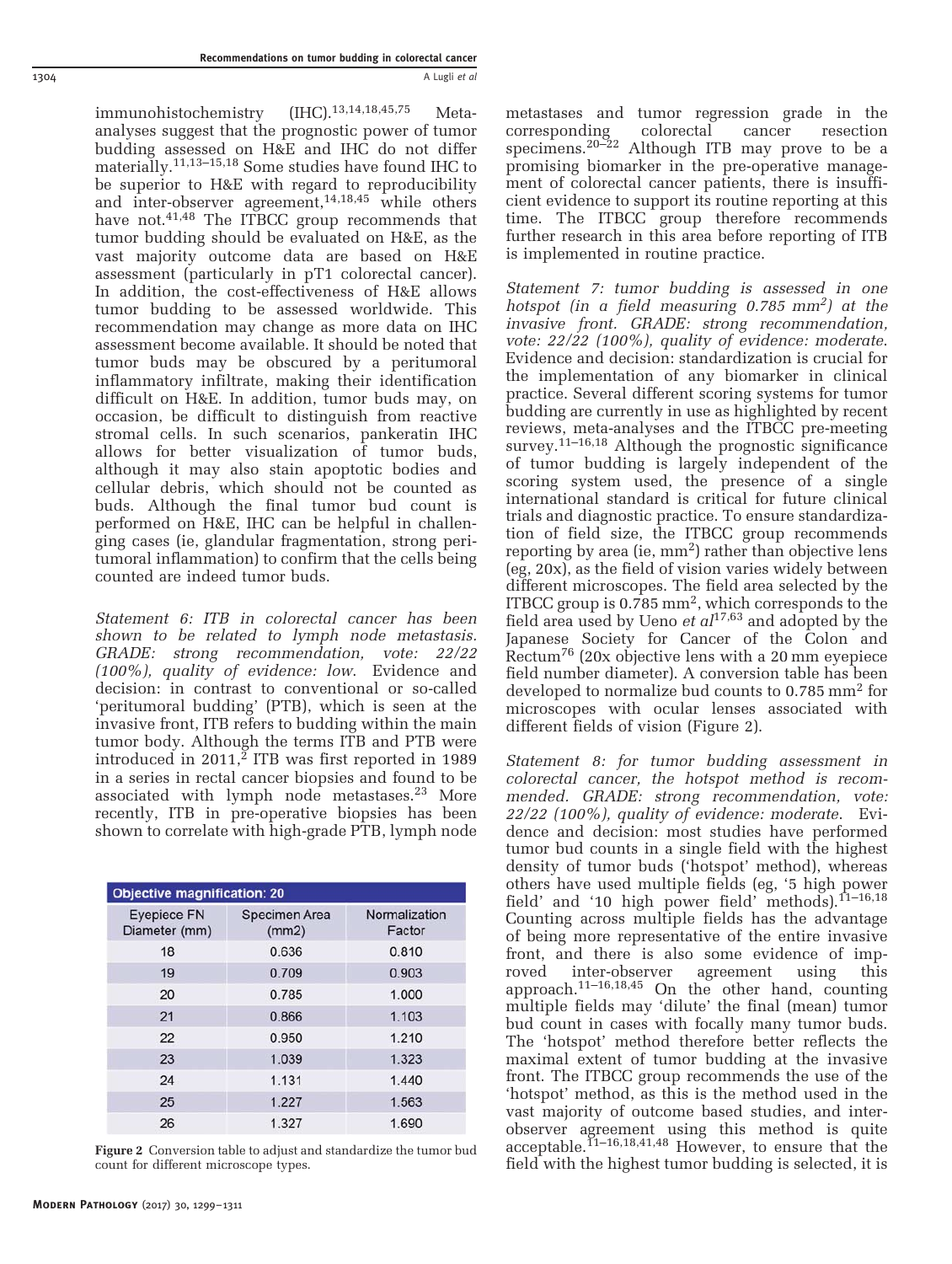<span id="page-6-0"></span>

Figure 3 Examples of different tumor budding grades (hotspot, 0.785 mm<sup>2</sup>) at the invasive front of colorectal cancer based on the ITBCC 2016. (a): Bd 1 (low), (b): Bd 2 (intermediate) and (c): Bd 3 (high).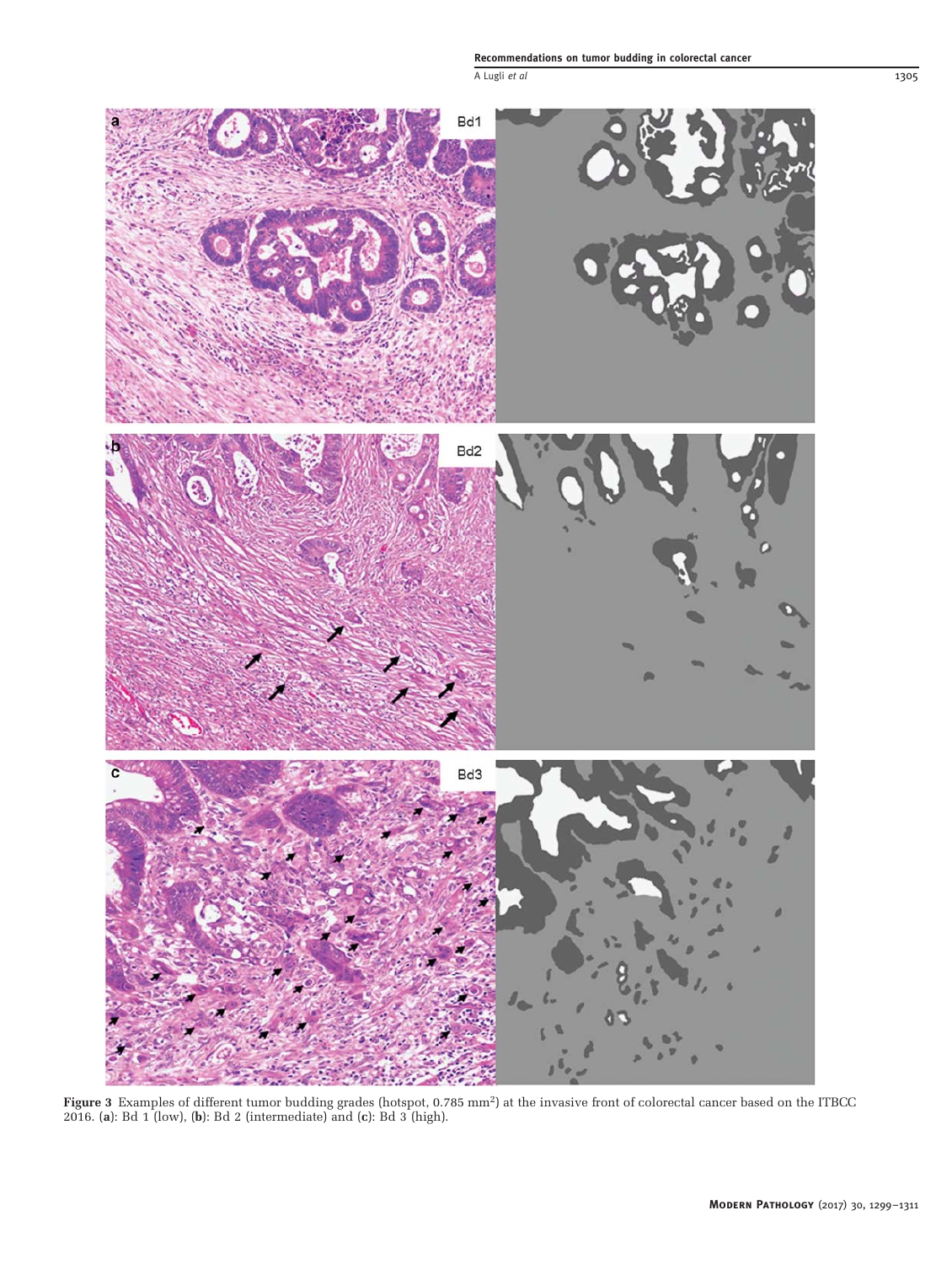<span id="page-7-0"></span>**Define the field (specimen) area for the 20x objective lens of your microscope based on the eyepiece field number (FN) diameter 1**

| <b>Eyepiece FN</b><br>Diameter (mm) | Specimen Area<br>(mm2) | Normalization<br>Factor |
|-------------------------------------|------------------------|-------------------------|
| 18                                  | 0.636                  | 0.810                   |
| 19                                  | 0.709                  | 0.903                   |
| 20                                  | 0.785                  | 1.000                   |
| 21                                  | 0.866                  | 1.103                   |
| 22                                  | 0.950                  | 1.210                   |
| 23                                  | 1.039                  | 1.323                   |
| 24                                  | 1.131                  | 1.440                   |
| 25                                  | 1.227                  | 1.563                   |
| 26                                  | 1.327                  | 1.690                   |

**Select the H&E slide with greatest degree of budding at the invasive front 2**



**Scan 10 individual fields at medium power (10x objective) to identify the "hotspot" at the invasive front 3**





For surgical resection specimens, scan 10 fields

For pT1 endoscopic resections (usually <10 fields available), scan all

**Count tumor buds in the selected "hotspot" (20x objective)**



Selected hotspot indicated in red

**5 Divide the bud count by the normalization factor (figure 2) to determine the tumor bud count per 0.785mm2**

> **Select the budding [Bd] category based on bud count and indicate the absolute count per 0.785mm2 (see reporting example)**

| Tumor bud count<br>per 0.785 mm <sup>2</sup> | Bud count (20x objective)<br>Normalization factor* |
|----------------------------------------------|----------------------------------------------------|
| <b>Bd1</b> (low):                            | $0-4$ buds                                         |
| <b>Bd2</b> (intermediate):                   | 5-9 buds<br>per 0.785 mm <sup>2</sup>              |
| Bd3 (high):                                  | $\geq$ 10 buds                                     |

**Reporting example:** Tumor budding: Bd3 (high), count 14 (per 0.785 mm<sup>2</sup>)

Figure 4 Procedure proposed by the ITBCC 2016 for reporting tumor budding in colorectal cancer in daily diagnostic practice.

**4**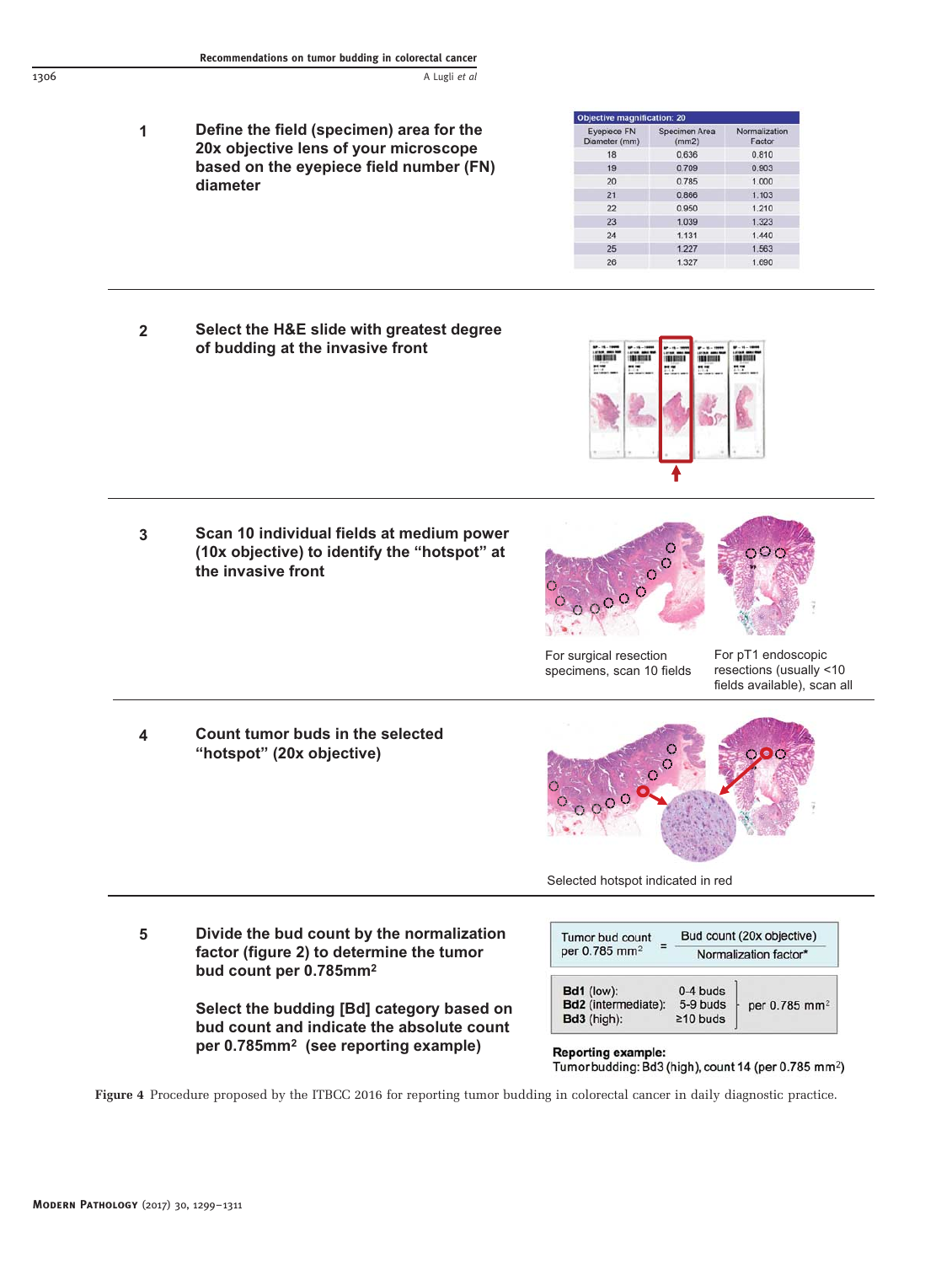|    |                                                                                                                                        | Grade                                             |          |
|----|----------------------------------------------------------------------------------------------------------------------------------------|---------------------------------------------------|----------|
|    | Statement                                                                                                                              | Recommendation                                    | Evidence |
| 1  | Tumor budding is defined<br>as a single tumor cell or a<br>cell cluster consisting of<br>four tumor cells or less                      | Strong<br>Vote: 22/22 (100%)                      | High     |
| 2  | Tumor budding is an<br>independent predictor of<br>lymph node metastasis in<br>pT1 colorectal cancer                                   | Strong<br>Vote: 23/23 (100%)                      | High     |
| 3  | Tumor budding is an<br>independent predictor of<br>survival in stage II<br>colorectal cancer                                           | Strong<br>Vote: 23/23 (100%)                      | High     |
| 4  | Tumor budding should be<br>taken into account along<br>with other<br>clinicopathological features<br>in a multidisciplinary<br>setting | Strong<br>Vote: 23/23 (100%)                      | High     |
| 5  | Tumor budding is counted                                                                                                               | Strong                                            | Moderate |
| 6  | on H&E<br>Intratumoral budding exists<br>in colorectal cancer and has<br>been shown to be related to<br>lymph node metastasis          | Vote: 19/22 (86%)<br>Strong<br>Vote: 22/22 (100%) | Low      |
| 7  | Tumor budding is assessed<br>in one hotspot (in a field<br>measuring $0.785$ mm <sup>2</sup> ) at<br>the invasive front                | Strong<br>Vote: 22/22 (100%)                      | Moderate |
| 8  | For tumor budding<br>assessment in colorectal<br>cancer, the hotspot method<br>is recommended                                          | Strong<br>Vote: 22/22 (100%)                      | Moderate |
| 9  | A three-tier system should<br>be used along with the<br>budding count in order to<br>facilitate risk stratification                    | Strong<br>Vote: 23/23 (100%)                      | Moderate |
| 10 | in colorectal cancer<br>Tumor budding should be<br>included in guidelines/<br>protocols for colorectal<br>cancer reporting             | Strong<br>Vote: 23/23 (100%)                      | High     |
| 11 | Tumor budding and tumor<br>grade are not the same                                                                                      | Strong<br>Vote: 23/23 (100%)                      | High     |

<span id="page-8-0"></span>Table 2 Statements of the ITBCC 2016 based on the GRADE system

recommended that 10 separate fields (20x objective) along the invasive front are scanned before counting of tumor buds in the single selected 'hotspot'.

Statement 9: a three-tier system should be used along with the budding count in order to facilitate risk stratification in colorectal cancer. GRADE: strong recommendation, vote: 23/23 (100%), quality of evidence: moderate. Evidence and decision: for risk stratification based on tumor bud counts, most studies have used numerical cut-offs (including twotier and three-tier systems), while a few studies have used a continuous scale to predict probability of recurrence.<sup>11–[16,](#page-9-0)[18](#page-10-0)</sup> As tumor budding behaves as a continuous variable, a continuous scale provides more precise risk stratification than does a numerical

cut-off.[22](#page-10-0) Nonetheless, cut-offs are more practical in the clinical setting and there is insufficient evidence to support the use of a continuous scale for tumor budding in clinical decision making. The ITBCC group recommends the use of a three-tier system as used by Japanese Society for Cancer of the Colon and Rectum:<sup>7</sup>

- 0–4 buds—low budding (Bd 1).
- 5–9 buds—intermediate budding (Bd 2).
- 10 or more buds—high budding (Bd 3).

This system allows for risk stratification of both pT1 colorectal cancer and stage II colorectal cancer. In pT1 colorectal cancer, Bd 2 and Bd 3 are associated with an increased risk of lymph node metastasis[32,](#page-10-0)[61,63,65,68,78](#page-11-0)–<sup>81</sup> whereas in stage II colorectal cancer, Bd 3 is associated with an increased risk of recurrence and mortality.[15,16,](#page-9-0)[31,37](#page-10-0)[,67,82](#page-11-0)–<sup>85</sup> The ITBCC group recommends that, in addition to the Bd category, the absolute bud count is provided (eg, Bd 3 (count 17)). This avoids loss of information that may occur when applying a cut-off to borderline cases. For example, a bud count of 9 (Bd 2) may be biologically similar to a bud count of 10 (Bd 3), but falls into a different risk category. As indicated in statement 4, it is important that tumor budding is taken into account along with other clinicopathological features in a multidisciplinary setting. Histological examples of budding 1, 2 and 3 are represented in [Figure 3](#page-6-0).

Statement 10: tumor budding should be included in guidelines/protocols for colorectal cancer reporting GRADE: strong recommendation, vote: 23/23 (100%), quality of evidence: high. Evidence and decision: tumor budding is a well-established, independent prognostic factor in colorectal cancer with the potential to impact clinical decision making in pT1 and stage II disease (see statements 2 and  $3$ ).<sup>11–[16,](#page-9-0)[18](#page-10-0)</sup> The standardized, international, evidence-based method for tumor budding assessment agreed on at the ITBCC [\(Figure 4\)](#page-7-0), provides a basis for future reporting of tumor budding in routine practice. The ITBCC group therefore recommends that tumor budding should be included in guidelines and protocols for the pathology reporting of colorectal cancer.

Statement 11: tumor budding and tumor grade are not the same GRADE: Strong recommendation, vote: 23/23 (100%), quality of evidence: high. Evidence and decision: tumor budding is defined by the presence of single cells or clusters of up to four cells at the invasive front (see statement 1), whereas tumor grade is defined by the proportion of tumor demonstrating gland formation. In multivariate analyses, the prognostic effect of tumor budding is indepen-dent of tumor grade and growth pattern.<sup>[1,](#page-9-0)11-[16,](#page-9-0)[18](#page-10-0)</sup> Therefore, the ITBCC group considers tumor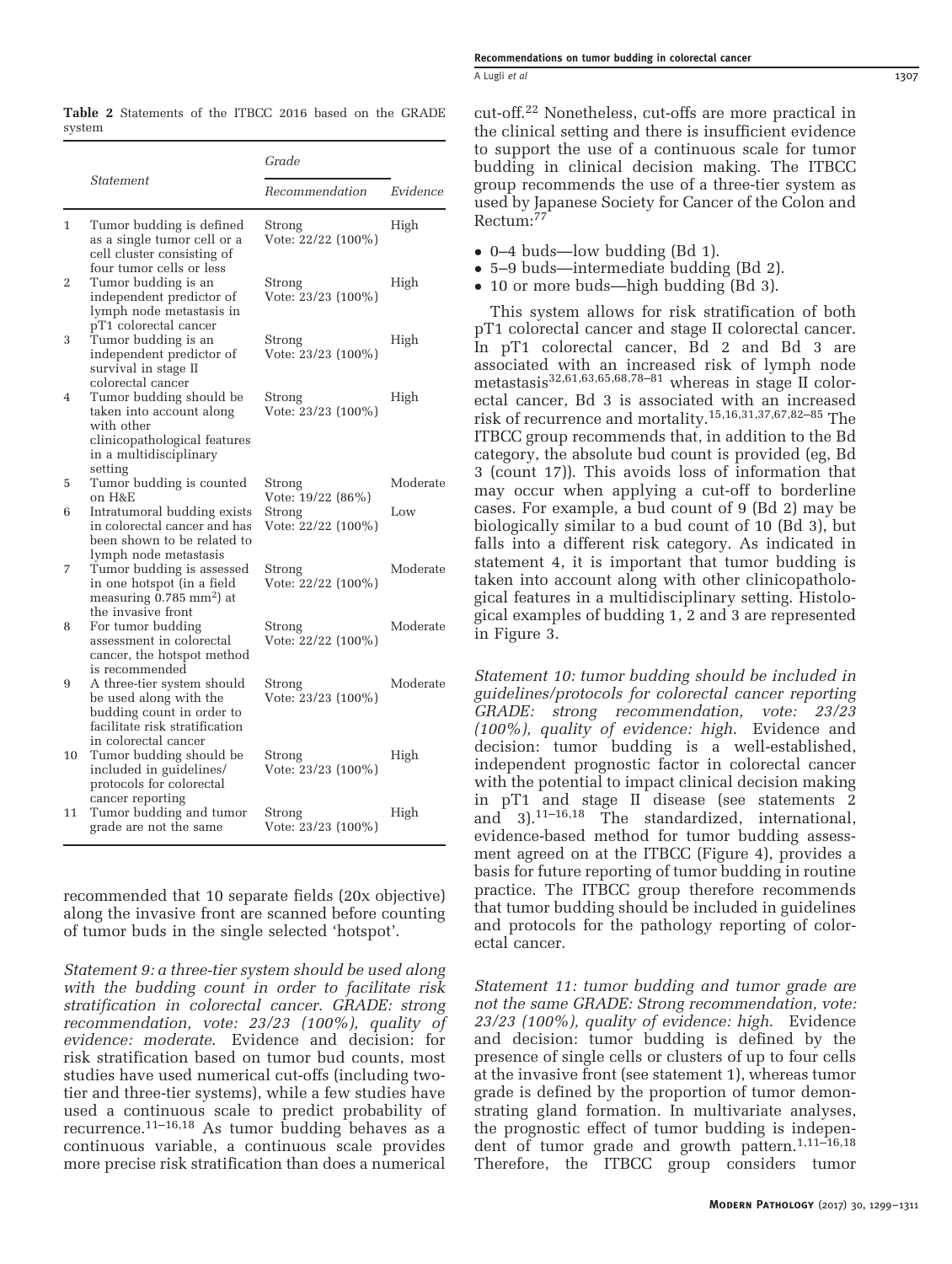<span id="page-9-0"></span>budding to be different from tumor grade, and to have prognostic value that is independent of tumor grade.

All the statements and the corresponding GRADE recommendation and evidence are summarized in [Table 2.](#page-8-0)

## Additional Practical Aspects for Tumor Budding in Colorectal Cancer

In some histological subtypes of colorectal cancer (eg, mucinous, signet-ring cell, medullary and micropapillary), the assessment of tumor budding should be performed with caution. In mucinous and signet-ring cell carcinomas, tumor buds suspended in pools of mucin should not be counted. In medullary carcinomas, discohesion or separation of tumor cells secondary to inflammation may be impossible to distinguish from true tumor buds. In micropapillary carcinoma, care should be taken not to include poorly differentiated clusters in the tumor bud count (see statement 1). Finally, glandular fragmentation secondary to heavy (often neutrophil rich) inflammation may be difficult to distinguish from tumor budding. In cases where an accurate tumor bud count cannot be performed, Bd can be reported as 'cannot be assessed' with an explanatory note. In rectal cancer resections after neo-adjuvant therapy, tumor budding should not be reported as there are insufficient data regarding its prognostic significance.<sup>[86](#page-11-0)–89</sup>

# Conclusion and future perspectives

Tumor budding is a well-established prognostic factor with the potential to refine clinical management decisions in patients with colorectal cancer. Consensus on a standardized, evidence-based method for tumor budding assessment at the ITBCC paves the way for future reporting of tumor budding in routine practice. The ITBCC is not intended to be an end-point, but rather a foundation for further multi-center collaborations and clinical trials to prospectively validate and further refine the proposed ITBCC method. The ITBCC recommends that tumor budding should be included in future colorectal cancer guidelines and protocols.

# Acknowledgments

The ITBCC participants thank all the sponsors for logistic support (in alphabetic order: AstraZeneca, Basys Data, Econis, Formafix, Medite, Nikon, Sakura, SPOT Imaging, 3DHisttech, Visiopharm), Philip Merlo, SPOT Imaging, for providing the conversion table and Tilman Schulz, MD (Institute of Pathology, Klinikum Bayreuth, Germany) for providing us with the schemes in Figure 3. PQ is supported by program grants from Yorkshire Cancer Research.

# Disclosure/conflict of interest

The authors declare no conflict of interest.

## References

- 1 Ueno H, Murphy J, Jass JR, et al. Tumour 'budding' as an index to estimate the potential of aggressiveness in rectal cancer. Histopathology 2002;40:127–132.
- 2 Lugli A, Vlajnic T, Giger O, et al. Intratumoral budding as a potential parameter of tumor progression in mismatch repair-proficient and mismatch repairdeficient colorectal cancer patients. Hum Pathol 2011;42:1833–1840.
- 3 De Smedt L, Palmans S, Andel D, et al. Expression profiling of budding cells in colorectal cancer reveals an EMT-like phenotype and molecular subtype switching. Br J Cancer 2016;116:58–65.
- 4 Jass JR, Barker M, Fraser L, et al. APC mutation and tumour budding in colorectal cancer. J Clin Pathol 2003;56:69–73.
- 5 Zlobec I, Lugli A, Baker K, et al. Role of APAF-1, E-cadherin and peritumoral lymphocytic infiltration in tumour budding in colorectal cancer. J Pathol 2007;212: 260–268.
- 6 Karamitopoulou E, Lugli A, Panayiotides I, et al. Systematic assessment of protein phenotypes characterizing high-grade tumour budding in mismatch repair-proficient colorectal cancer. Histopathology 2010;57:233–243.
- 7 Dawson H, Koelzer VH, Karamitopoulou E, et al. The apoptotic and proliferation rate of tumour budding cells in colorectal cancer outlines a heterogeneous population of cells with various impacts on clinical outcome. Histopathology 2014;64:577–584.
- 8 Prall F, Ostwald C, Weirich V, et al. p16(INK4a) promoter methylation and 9p21 allelic loss in colorectal carcinomas: relation with immunohistochemical p16(INK4a) expression and with tumor budding. Hum Pathol 2006;37:578–585.
- 9 Zlobec I, Lugli A. Epithelial mesenchymal transition and tumor budding in aggressive colorectal cancer: tumor budding as oncotarget. Oncotarget 2010;1:651–661.
- 10 Hostettler L, Zlobec I, Terracciano L, et al. ABCG5positivity in tumor buds is an indicator of poor prognosis in node-negative colorectal cancer patients. World J Gastroenterol 2010;16:732–739.
- 11 Mitrovic B, Schaeffer DF, Riddell RH, et al. Tumor budding in colorectal carcinoma: time to take notice. Mod Pathol 2012;25:1315–1325.
- 12 Lugli A, Karamitopoulou E, Zlobec I. Tumour budding: a promising parameter in colorectal cancer. Br J Cancer 2012;106:1713–1717.
- 13 van Wyk HC, Park J, Roxburgh C, et al. The role of tumour budding in predicting survival in patients with primary operable colorectal cancer: a systematic review. Cancer Treat Rev 2015;41:151–159.
- 14 De Smedt L, Palmans S, Sagaert X. Tumour budding in colorectal cancer: what do we know and what can we do? Virchows Arch 2016;468:397–408.
- 15 Rogers AC, Winter DC, Heeney A, et al. Systematic review and meta-analysis of the impact of tumour budding in colorectal cancer. Br J Cancer 2016;115:831–840.
- 16 Bosch SL, Teerenstra S, de Wilt JH, et al. Predicting lymph node metastasis in pT1 colorectal cancer: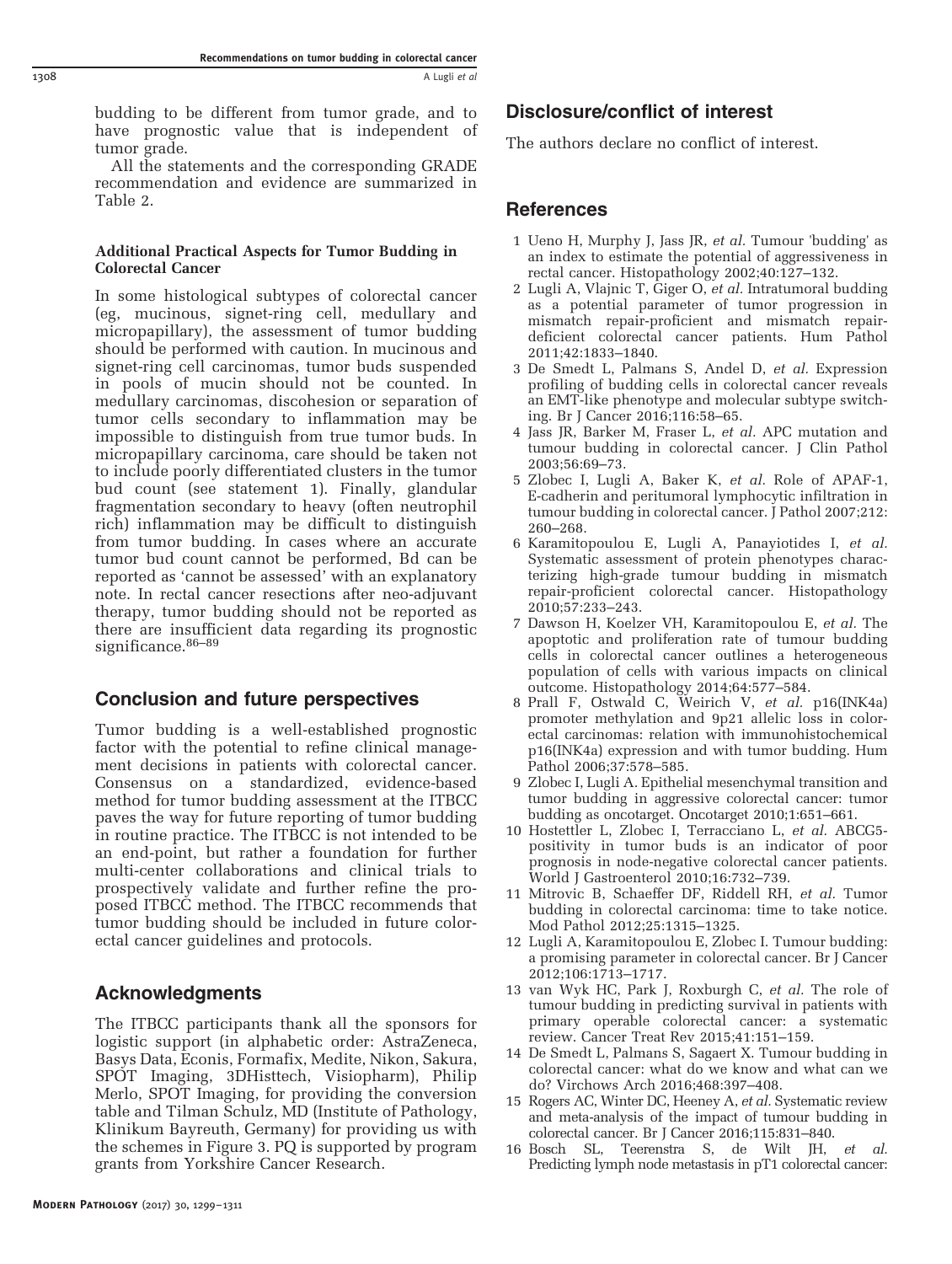A Lugli et al 1309

<span id="page-10-0"></span>a systematic review of risk factors providing rationale for therapy decisions. Endoscopy 2013;45:827–834.

- 17 Ueno H, Mochizuki H, Hashiguchi Y, et al. Risk factors for an adverse outcome in early invasive colorectal carcinoma. Gastroenterology 2004;127:385–394.
- 18 Koelzer VH, Zlobec I, Lugli A. Tumor budding in colorectal cancer–ready for diagnostic practice? Hum Pathol 2016;47:4–19.
- 19 Wang LM, Kevans D, Mulcahy H, et al. Tumor budding is a strong and reproducible prognostic marker in T3N0 colorectal cancer. Am J Surg Pathol 2009;33:134–141.
- 20 Giger OT, Comtesse SC, Lugli A, et al. Intra-tumoral budding in preoperative biopsy specimens predicts lymph node and distant metastasis in patients with colorectal cancer. Mod Pathol 2012;25:1048–1053.
- 21 Rogers AC, Gibbons D, Hanly AM, et al. Prognostic significance of tumor budding in rectal cancer biopsies before neoadjuvant therapy. Mod Pathol 2014;27:156–162.
- 22 Zlobec I, Hadrich M, Dawson H, et al. Intratumoural budding (ITB) in preoperative biopsies predicts the presence of lymph node and distant metastases in colon and rectal cancer patients. Br J Cancer 2014;110: 1008–1013.
- 23 Morodomi T, Isomoto H, Shirouzu K, et al. An index for estimating the probability of lymph node metastasis in rectal cancers. Lymph node metastasis and the histopathology of actively invasive regions of cancer. Cancer 1989;63:539–543.
- 24 Hase K, Shatney C, Johnson D, et al. Prognostic value of tumor 'budding' in patients with colorectal cancer. Dis Colon Rectum 1993;36:627–635.
- 25 Shinto E, Mochizuki H, Ueno H, et al. A novel classification of tumour budding in colorectal cancer based on the presence of cytoplasmic pseudo-fragments around budding foci. Histopathology 2005;47:25–31.
- 26 Okuyama T, Oya M, Yamaguchi M. Budding (sprouting) as a useful prognostic marker in colorectal mucinous carcinoma. Jpn J Clin Oncol 2002;32:412–416.
- 27 Ueno H, Kajiwara Y, Shimazaki H, et al. New criteria for histologic grading of colorectal cancer. Am J Surg Pathol 2012;36:193–201.
- 28 Greco P, Magro G. Comments on the reporting of lymph nodes and tumour budding in the checklist of colorectal carcinoma. Virchows Arch 2007;450: 359–360.
- 29 Pusiol T, Piscioli F, Zorzi MG, et al. Accurate and reproducible definition of tumor budding as prognostic marker of colon cancer. Dis Colon Rectum 2010;53: 1576 author reply.
- 30 Prall F. Tumour budding in colorectal carcinoma. Histopathology 2007;50:151–162.
- 31 Beaton C, Twine CP, Williams GL, et al. Systematic review and meta-analysis of histopathological factors influencing the risk of lymph node metastasis in early colorectal cancer. Colorectal Dis 2013;15:788–797.
- 32 Kawachi H, Eishi Y, Ueno H, et al. A three-tier classification system based on the depth of submucosal invasion and budding/sprouting can improve the treatment strategy for T1 colorectal cancer: a retrospective multicenter study. Mod Pathol 2015;28:872–879.
- 33 Kajiwara Y, Ueno H, Hashiguchi Y, et al. Risk factors of nodal involvement in T2 colorectal cancer. Dis Colon Rectum 2010;53:1393–1399.
- 34 Wang HS, Liang WY, Lin TC, et al. Curative resection of T1 colorectal carcinoma: risk of lymph node metastasis and long-term prognosis. Dis Colon Rectum 2005;48: 1182–1192.
- 35 Betge J, Kornprat P, Pollheimer MJ, et al. Tumor budding is an independent predictor of outcome in AJCC/UICC stage II colorectal cancer. Ann Surg Oncol 2012;19:3706–3712.
- 36 Canney AL, Kevans D, Wang LM, et al. Stage II colonic adenocarcinoma: a detailed study of pT4N0 with emphasis on peritoneal involvement and the role of tumour budding. Histopathology 2012;61:488–496.
- 37 Petrelli F, Pezzica E, Cabiddu M, et al. Tumour budding and survival in stage II colorectal cancer: a systematic review and pooled analysis. J Gastrointest Cancer 2015;46:212–218.
- 38 Lai YH, Wu LC, Li PS, et al. Tumour budding is a reproducible index for risk stratification of patients with stage II colon cancer. Colorectal Dis 2014;16:259–264.
- 39 Nakamura T, Mitomi H, Kanazawa H, et al. Tumor budding as an index to identify high-risk patients with stage II colon cancer. Dis Colon Rectum 2008;51: 568–572.
- 40 Prall F, Nizze H, Barten M. Tumour budding as prognostic factor in stage I/II colorectal carcinoma. Histopathology 2005;47:17–24.
- 41 Kai K, Aishima S, Aoki S, et al. Cytokeratin immunohistochemistry improves interobserver variability between unskilled pathologists in the evaluation of tumor budding in T1 colorectal cancer. Pathol Int 2016;66:75–82.
- 42 Ohtsuki K, Koyama F, Tamura T, et al. Prognostic value of immunohistochemical analysis of tumor budding in colorectal carcinoma. Anticancer Res 2008;28: 1831–1836.
- 43 Hayes BD, Maguire A, Conlon N, et al. Reproducibility of the rapid bud count method for assessment of tumor budding in stage II colorectal cancer. Am J Surg Pathol 2010;34:746–748.
- 44 Karamitopoulou E, Zlobec I, Kolzer V, et al. Proposal for a 10-high-power-fields scoring method for the assessment of tumor budding in colorectal cancer. Mod Pathol 2013;26:295–301.
- 45 Koelzer VH, Zlobec I, Berger MD, et al. Tumor budding in colorectal cancer revisited: results of a multicenter interobserver study. Virchows Arch 2015;466:485–493.
- 46 Puppa G, Senore C, Sheahan K, et al. Diagnostic reproducibility of tumour budding in colorectal cancer: a multicentre, multinational study using virtual microscopy. Histopathology 2012;61:562–575.
- 47 Zlobec I, Borner M, Lugli A, et al. Role of intra- and peritumoral budding in the interdisciplinary management of rectal cancer patients. Int J Surg Oncol 2012;2012:795945.
- 48 Graham RP, Vierkant RA, Tillmans LS, et al. Tumor budding in colorectal carcinoma: confirmation of prognostic significance and histologic cutoff in a populationbased cohort. Am J Surg Pathol 2015;39:1340–1346.
- 49 Horcic M, Koelzer VH, Karamitopoulou E, et al. Tumor budding score based on 10 high-power fields is a promising basis for a standardized prognostic scoring system in stage II colorectal cancer. Hum Pathol 2013;44:697–705.
- 50 Guyatt G, Oxman AD, Akl EA, et al. GRADE guidelines: 1. Introduction-GRADE evidence profiles and summary of findings tables. J Clin Epidemiol 2011;64:383–394.
- 51 Guyatt GH, Oxman AD, Kunz R, et al. GRADE guidelines: 2. Framing the question and deciding on important outcomes. J Clin Epidemiol 2011;64:395–400.
- 52 Guyatt GH, Oxman AD, Kunz R, et al. GRADE guidelines 6. Rating the quality of evidence–imprecision. J Clin Epidemiol 2011;64:1283–1293.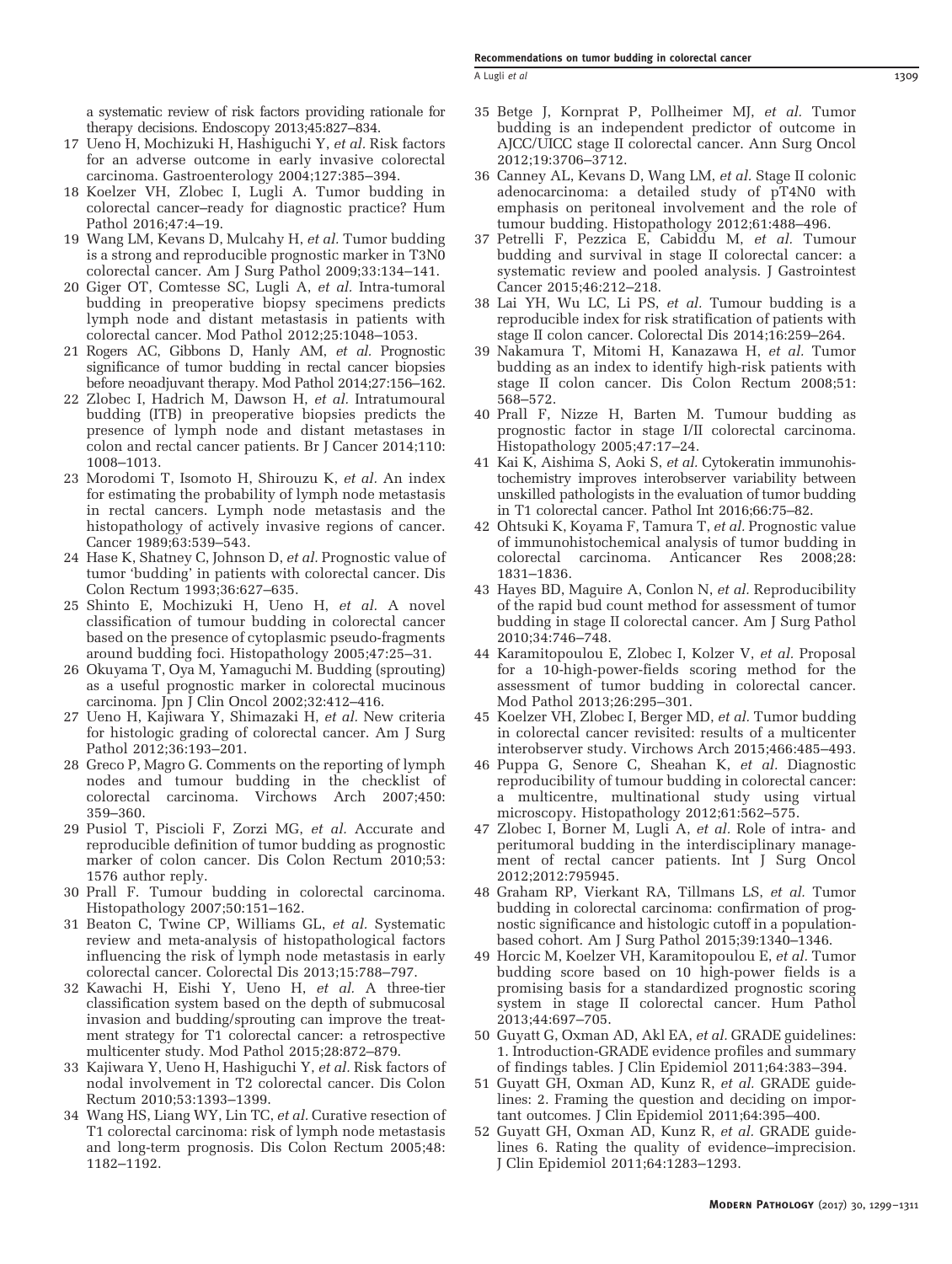- <span id="page-11-0"></span>53 Guyatt GH, Oxman AD, Kunz R, et al. GRADE guidelines: 8. Rating the quality of evidence–indirectness. J Clin Epidemiol 2011;64:1303–1310.
- 54 Guyatt GH, Oxman AD, Kunz R, et al. GRADE guidelines: 7. Rating the quality of evidence–inconsistency. J Clin Epidemiol 2011;64:1294–1302.
- 55 Guyatt GH, Oxman AD, Montori V, et al. GRADE guidelines: 5. Rating the quality of evidence– publication bias. J Clin Epidemiol 2011;64:1277–1282.
- 56 Guyatt GH, Oxman AD, Schunemann HJ, et al. GRADE guidelines: a new series of articles in the Journal of Clinical Epidemiology. J Clin Epidemiol 2011;64:380–382.
- 57 Guyatt GH, Oxman AD, Sultan S, et al. GRADE guidelines: 9. Rating up the quality of evidence. J Clin Epidemiol 2011;64:1311–1316.
- 58 Guyatt GH, Oxman AD, Vist G, et al. GRADE guidelines: 4. Rating the quality of evidence–study limitations (risk of bias). J Clin Epidemiol 2011;64:407–415.
- 59 Barresi V, Branca G, Ieni A, et al. Poorly differentiated clusters (PDCs) as a novel histological predictor of nodal metastases in pT1 colorectal cancer. Virchows Arch 2014;464:655–662.
- 60 Kitajima K, Fujimori T, Fujii S, et al. Correlations between lymph node metastasis and depth of submucosal invasion in submucosal invasive colorectal carcinoma: a Japanese collaborative study. J Gastroenterol 2004;39:534–543.
- 61 Kaneko I, Tanaka S, Oka S, et al. Immunohistochemical molecular markers as predictors of curability of endoscopically resected submucosal colorectal cancer. World J Gastroenterol 2007;13:3829–3835.
- 62 Tateishi Y, Nakanishi Y, Taniguchi H, et al. Pathological prognostic factors predicting lymph node metastasis in submucosal invasive (T1) colorectal carcinoma. Mod Pathol 2010;23:1068–1072.
- 63 Ueno H, Hashiguchi Y, Kajiwara Y, et al. Proposed objective criteria for 'grade 3' in early invasive colorectal cancer. Am J Clin Pathol 2010;134:312–322.
- 64 Keum MA, Lim SB, Kim SA, et al. Clinicopathologic factors affecting recurrence after curative surgery for stage I colorectal cancer. J Korean Soc Coloproctol 2012;28:49–55.
- 65 Nakadoi K, Tanaka S, Kanao H, et al. Management of T1 colorectal carcinoma with special reference to criteria for curative endoscopic resection. J Gastroenterol Hepatol 2012;27:1057–1062.
- 66 Suh JH, Han KS, Kim BC, et al. Predictors for lymph node metastasis in T1 colorectal cancer. Endoscopy 2012;44:590–595.
- 67 Wada H, Shiozawa M, Katayama K, et al. Systematic review and meta-analysis of histopathological predictive factors for lymph node metastasis in T1 colorectal cancer. J Gastroenterol 2015;50:727–734.
- 68 Ueno H, Hase K, Hashiguchi Y, et al. Novel risk factors for lymph node metastasis in early invasive colorectal cancer: a multi-institution pathology review. J Gastroenterol 2014;49:1314–1323.
- 69 Quirke P, West NP, Nagtegaal ID. EURECCA consensus conference highlights about colorectal cancer clinical management: the pathologists expert review. Virchows Arch 2014;464:129–134.
- 70 van de Velde CJ, Aristei C, Boelens PG, et al. EURECCA colorectal: multidisciplinary mission statement on better care for patients with colon and rectal cancer in Europe. Eur J Cancer 2013;49:2784–2790.
- 71 van de Velde CJ, Boelens PG, Borras JM, et al. EURECCA colorectal: multidisciplinary management:

European consensus conference colon & rectum. Eur J Cancer 2014;50:1 e–e34.

- 72 Okuyama T, Nakamura T, Yamaguchi M. Budding is useful to select high-risk patients in stage II welldifferentiated or moderately differentiated colon adenocarcinoma. Dis Colon Rectum 2003;46: 1400–1406.
- 73 Okuyama T, Oya M, Ishikawa H. Budding as a useful prognostic marker in pT3 well- or moderatelydifferentiated rectal adenocarcinoma. J Surg Oncol 2003;83:42–47.
- 74 Pritchard CC, Grady WM. Colorectal cancer molecular biology moves into clinical practice. Gut 2011;60:116–129.
- 75 Max N, Harbaum L, Pollheimer MJ, et al. Tumour budding with and without admixed inflammation: two different sides of the same coin? Br J Cancer 2016;114: 368–371.
- 76 Watanabe T, Itabashi M, Shimada Y, et al. Japanese society for cancer of the colon and rectum (JSCCR) guidelines 2014 for treatment of colorectal cancer. Int J Clin Oncol 2015;20:207–239.
- 77 Tomita S, Yamauchi M, Ichikawa K, et al. [The brand new trend of colorectal carcinoma pathology]. Nihon Rinsho 2014;72:63–70.
- 78 Miyachi H, Kudo SE, Ichimasa K, et al. Management of T1 colorectal cancers after endoscopic treatment based on the risk stratification of lymph node metastasis. J Gastroenterol Hepatol 2016;31:1126–1132.
- 79 Nishida T, Egashira Y, Akutagawa H, et al. Predictors of lymph node metastasis in T1 colorectal carcinoma: an immunophenotypic analysis of 265 patients. Dis Colon Rectum 2014;57:905–915.
- 80 Okamura T, Shimada Y, Nogami H, et al. Tumor budding detection by immunohistochemical staining is not superior to hematoxylin and eosin staining for predicting lymph node metastasis in pT1 colorectal cancer. Dis Colon Rectum 2016;59:396–402.
- 81 Pai RK, Chen Y, Jakubowski MA, et al. Colorectal carcinomas with submucosal invasion (pT1): analysis of histopathological and molecular factors predicting lymph node metastasis. Mod Pathol 2017;30:113–122.
- 82 Choi JY, Jung SA, Shim KN, et al. Meta-analysis of predictive clinicopathologic factors for lymph node metastasis in patients with early colorectal carcinoma. J Korean Med Sci 2015;30:398–406.
- 83 Di Gregorio C, Bonetti LR, de Gaetani C, et al. Clinical outcome of low- and high-risk malignant colorectal polyps: results of a population-based study and metaanalysis of the available literature. Intern Emerg Med 2014;9:151–160.
- 84 Glasgow SC, Bleier JI, Burgart LJ, et al. Meta-analysis of histopathological features of primary colorectal cancers that predict lymph node metastases. J Gastrointest Surg 2012;16:1019–1028.
- 85 Mou S, Soetikno R, Shimoda T, et al. Pathologic predictive factors for lymph node metastasis in submucosal invasive (T1) colorectal cancer: a systematic review and meta-analysis. Surg Endosc 2013;27:2692–2703.
- 86 Kinoshita H, Watanabe T, Yanagisawa A, et al. Pathological changes of advanced lower-rectal cancer by preoperative radiotherapy. Hepatogastroenterology 2004;51:1362–1366.
- 87 Huebner M, Wolff BG, Smyrk TC, et al. Partial pathologic response and nodal status as most significant prognostic factors for advanced rectal cancer treated with preoperative chemoradiotherapy. World J Surg 2012;36:675–683.